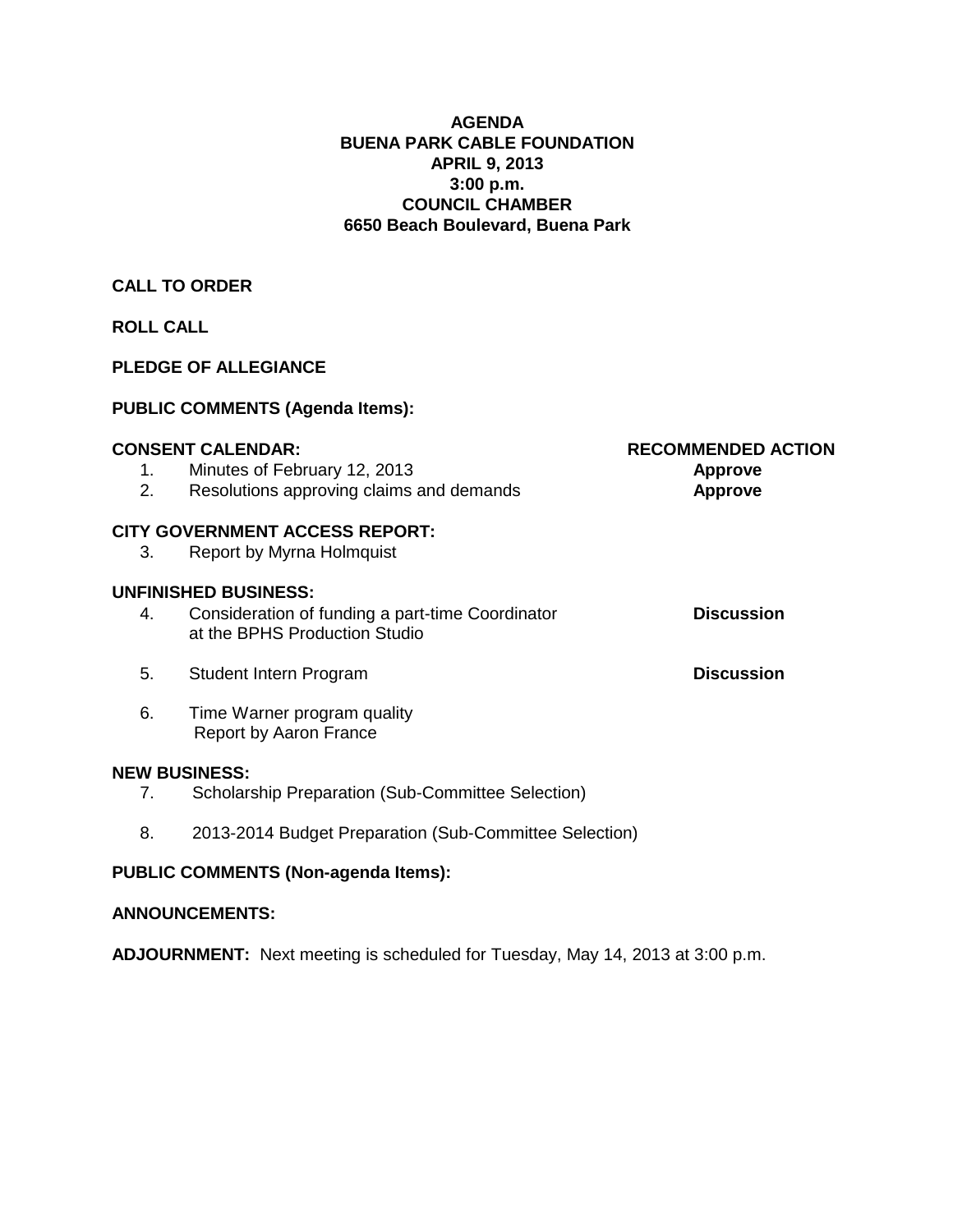#### **BUENA PARK CABLE FOUNDATION** *DRAFT* **MINUTES OF MEETING February 12, 2013**

Secretary Swift called the Buena Park Cable Foundation Meeting of February 12, 2013 to order at 3:04 p.m. in the Council Chamber, 6650 Beach Boulevard, Buena Park, California.

# **ROLL CALL:**

Barnet, Night, Swift, Bass, Harbert and Smith ABSENT: Berry, Oh, and Brown

#### **ALSO PRESENT:**

Myrna Holmquist, Communications and Marketing Manager, Aaron France, Asst. to the City Manager; Dennis Varela, Accountant and Marsha Cook, Secretary.

#### **PLEDGE OF ALLEGIANCE**

Director Night led the Pledge of Allegiance to the flag.

#### **PUBLIC COMMENTS (Agenda Items):**

There were no public comments.

#### **CONSENT CALENDAR:**

#### **(1)Minutes of January 8, 2013**

**APPROVED** with corrections. Smith/Harbert moved to approve item 1 on the consent calendar. MOTION CARRIED (Directors Berry, Oh & Brown absent)

#### **(2) Resolutions approving claims and demands.**

 **APPROVED** Smith/Barnet moved to approve item 2 on the consent calendar. MOTION CARRIED (Directors Berry, Oh & Brown absent)

President Steve Berry entered the meeting at 3:08 p.m.

#### **(3) City Government Access Report.**

Myrna Holmquist reported that the current programming on BPTV includes the Boys & Girls Club dinner, 2 Episodes of Crime Watch, the State of the City and another Adopt-a-Pet episode.

Ms. Holmquist advised Directors that the scholarship applications have gone out to all the schools, their Financial Aid offices and Communications Departments. In addition, the application will be posted on the City's website and included in the Spring Edition of Buena Park Today. This year emails have also been sent out to every communications instructor that has an email address posted on the school websites.

#### **Unfinished Business.**

**(4) Consideration of funding a part-time Coordinator at the BPHS Production Studio.** 

Commissioner Night reported that he had not had an update from Principal Coombs yet, so this item was continued to the April 9, 2013 meeting.

Miller Oh entered the meeting at 3:16 p.m.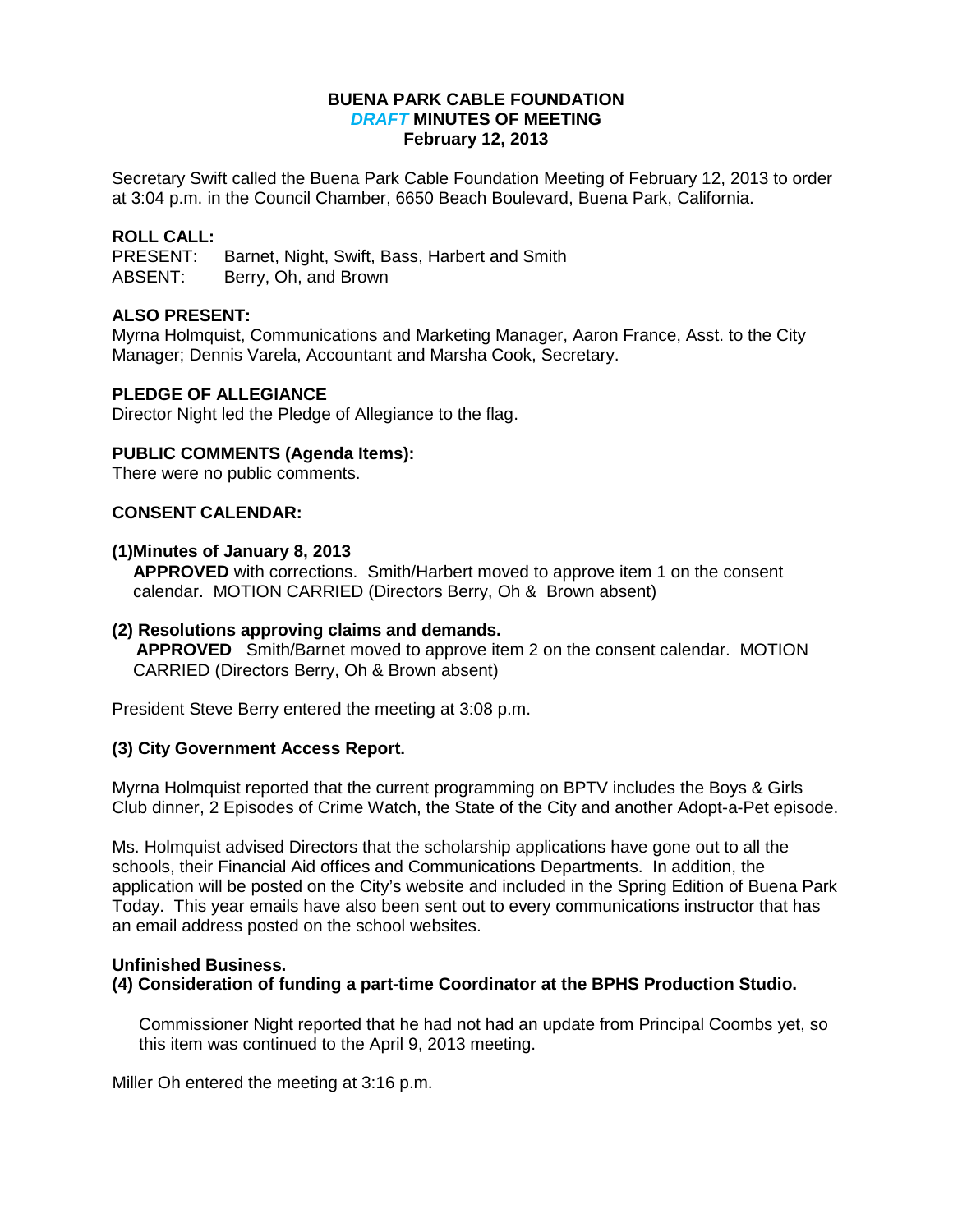BUENA PARK CABLE FOUNDATION February 12, 2013 PAGE 2

#### **(5) Student Intern Program.**

Aaron France distributed some ideas for the Intern Program.

Felix Lopez, a potential candidate, addressed the Foundation sharing what he hoped to get out of such a program.

Myrna Holmquist described some of the needs the City might have for a Student Intern in this capacity.

A sub-committee consisting of Director Bass and Director Barnet was appointed to finalize some proposed guidelines for the program.

#### **(6) Time Warner program quality.**

 Aaron France reported that he was in touch with Time Warner's Cable Government Affairs Representative who explained that there had been a glitch with one of the DVDs they had been using and they now think they have resolved the issues. She will follow-up again next week and he will report back at the April 9, 2013 meeting.

 Director Night mentioned that he understood Uverse was able to provide Channel 95/Public Access and asked staff to look into it and report back to the Foundation at the next meeting.

#### **NEW BUSINESS:**

#### **(7) Midyear Budget Review.**

Aaron France reviewed the midyear budget and advised that everything looks very positive financially, with only a couple small adjustments.

Director Night asked for clarification on the ATT & Time Warner franchise fee deposits.

Director Barnet discussed putting a line item in the budget for a Student Intern Program stipend.

Motion: Barnet/Night to add a line item to the budget for (not to exceed) \$1,000 for the Student Intern Program.

After a brief discussion, the motion and the second were withdrawn.

#### **(8) StreamCell proposal.**

Aaron France explained that the City has been approached by several vendors offering Live Streaming. He introduced Ken Lee, from StreamCell who gave a brief demonstration and answered questions, reporting that their units ranged in price from \$8,000 to \$25,000 for purchase or approximately \$1,200 a month on a lease-to-own program.

It was the consensus of the Directors present to take the information under consideration.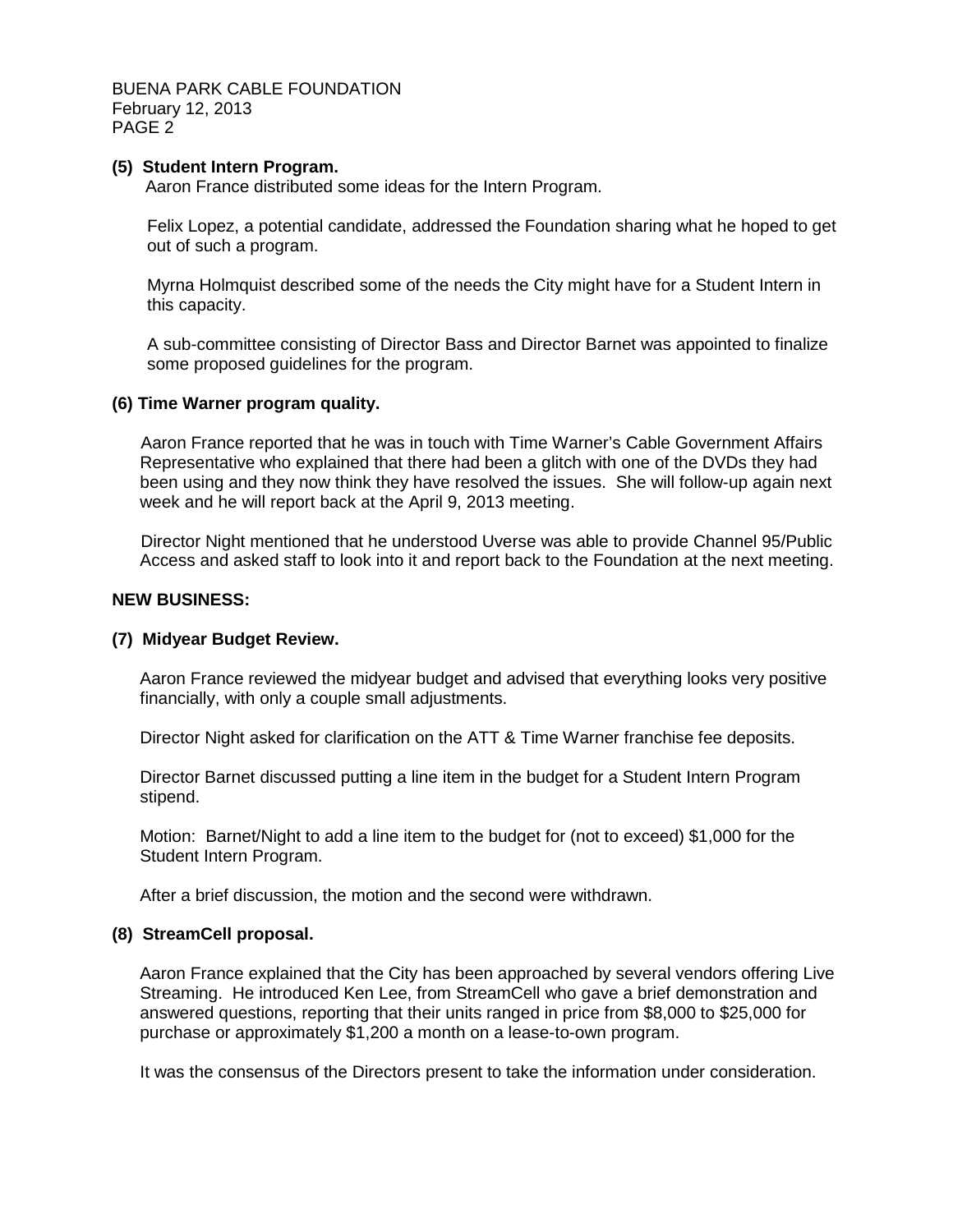BUENA PARK CABLE FOUNDATION February 12, 2013 PAGE 3

### **PUBLIC COMMENT (Non-agenda Items):**

There were no public comments.

#### **ANNOUNCEMENTS:**

Aaron France reported that Paul Carrol submitted a letter announcing the Grand Opening of PADNET's new studio in Long Beach, offering individual invitations for (3) Directors who were interested in attending.

#### **ADJOURNMENT:**

There being no further business, the meeting was adjourned at 3:45 p.m. The next meeting is scheduled for April 9, 2013 at 3:00 p.m.

#### **ATTEST:**

\_\_\_\_\_\_\_\_\_\_\_\_\_\_\_\_\_\_\_\_\_\_\_ \_\_\_\_\_\_\_\_\_\_\_\_\_\_\_\_\_\_\_\_\_ Marsha Cook, Secretary Steve Berry, President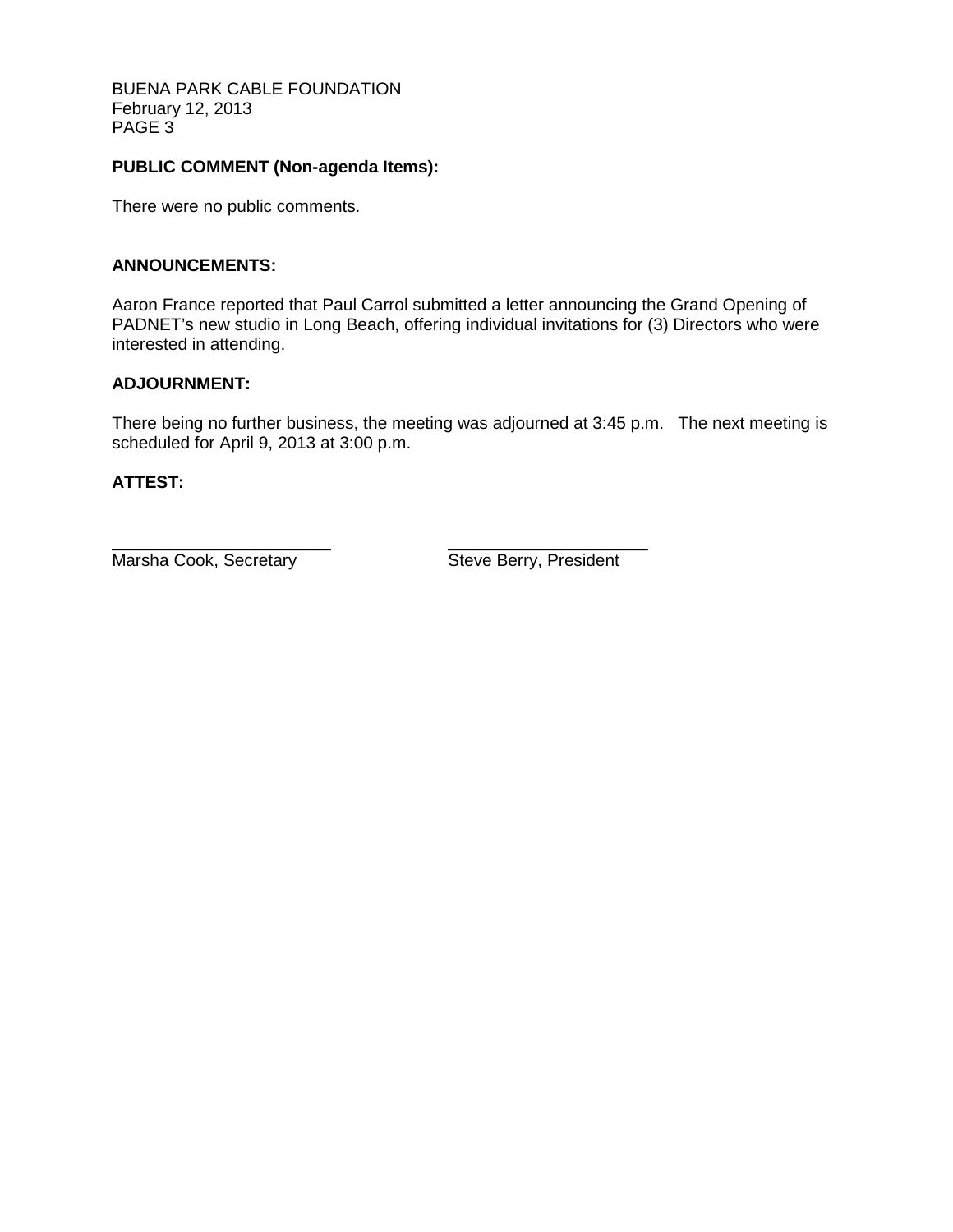#### **CITY OF BUENA PARK FOUNDATION CHECK REGISTER For FY 2012-2013**

| <b>Date</b> | Vendor                     | <b>Description</b>                                                          | Invoice #            | Check# | Amount   |
|-------------|----------------------------|-----------------------------------------------------------------------------|----------------------|--------|----------|
| 2/5/13      | Cirene Mercado             | Field Reporting "Buena Park Holiday Lights" (\$100 left off Ck # 6303)      | 0111                 | 6307   | 100.00   |
| 2/13/13     | <b>Cloud Productions</b>   | Boys & Girls Club Banquet, Council Meetings 01/08 & 01/22, One hour         | 9623 & 9624          | 6308   | 2,720.00 |
|             |                            | Character Generator Loading Schedule, Crime Watch February                  |                      |        |          |
|             |                            | Episodes 1 & 2, Camera Operator - State of the City                         |                      |        |          |
| 2/13/13     | City of Buena Park         | Reimburse City for Electronic Terminators (Used City Credit Card)           | CK#357694            | 6309   | 9.63     |
| 2/13/13     | City of Buena Park         | Reimburse City for DVD/Binders (Used City Petty Cash)                       | 12/05/12             | 6310   | 48.48    |
| 2/13/13     | <b>Gretchen Morales</b>    | Marketing Assistance BP TV for January - 2013                               | $Jan-13$             | 6311   | 261.12   |
| 2/13/13     | James Bass                 | Buena Park Cable Foundation Meeting on February 12, 2013                    | $Feb-13$             | 6312   | 100.00   |
| 2/13/13     | Don Harbert                | Buena Park Cable Foundation Meeting on February 12, 2013                    | Feb-13               | 6313   | 100.00   |
| 2/13/13     | Miller Oh                  | Buena Park Cable Foundation Meeting on February 12, 2013                    | Feb-13               | 6314   | 100.00   |
| 2/13/13     | Fred Smith                 | Buena Park Cable Foundation Meeting on February 12, 2013                    | $Feb-13$             | 6315   | 100.00   |
| 2/27/13     | Jane Cameron               | January Crime Watch Episode 2, February Crime Watch Episodes 1 & 2          | B1213-0212           | 6316   | 600.00   |
| 2/27/13     | Vista Media Services       | State of the City - Lip Dub, Council Interviews & Presentation, Adopt-A-Pet | 271-13/275-13/276-13 | 6317   | 2,700.00 |
| 2/27/13     | Time Warner                | Cable Service For March                                                     | MARCH-13             | 6318   | 75.17    |
| 2/28/13     |                            | Reimbursement for Ck. #6292                                                 |                      |        | (450.00) |
| 3/6/13      | City of Buena Park         | Reimburse City for DVD's/Sleeves/Binders (Used City Credit Card)            | MARCH-13             | 6319   | 103.94   |
| 3/6/13      | <b>Cloud Productions</b>   | Crime Watch March Episodes 1 & 2, Council Meetings 02/12 & 02/26            | 9628                 | 6320   | 1,840.00 |
| 3/6/13      | Cirene Mercado             | Field Reporting - Elementary Art Show & High School Art Show                | 0113                 | 6321   | 400.00   |
| 3/6/13      | <b>Gretchen Morales</b>    | Marketing Assistance BP TV for February - 2013                              | 022813               | 6322   | 261.12   |
| 3/6/13      | Vista Media Services       | High School Art Show & Award Ceremony                                       | 277-13               | 6323   | 850.00   |
| 3/12/13     | Teaman, Ramirez & Smith    | Audit of Foundation Financials FY 11-12                                     | 5088 61656           | 6324   | 1,500.00 |
| 3/13/13     | <b>U.S. Postal Service</b> | Replenish Postage Stamps                                                    | <b>MARCH-2013</b>    | 6325   | 46.00    |
| 3/19/13     | <b>Cloud Productions</b>   | Crescent Ave Church Service & CG Update/Scheduling 03/07/13                 | 9630                 | 6326   | 315.00   |
| 3/26/13     | Vista Media Services       | Mayor's Show & B.P. Today - Spring 2013 (Park Lighting/60th B'day)          | 278-13 & 279-13      | 6327   | 1,700.00 |
|             |                            |                                                                             |                      |        |          |

Total for February and March 13,480.46